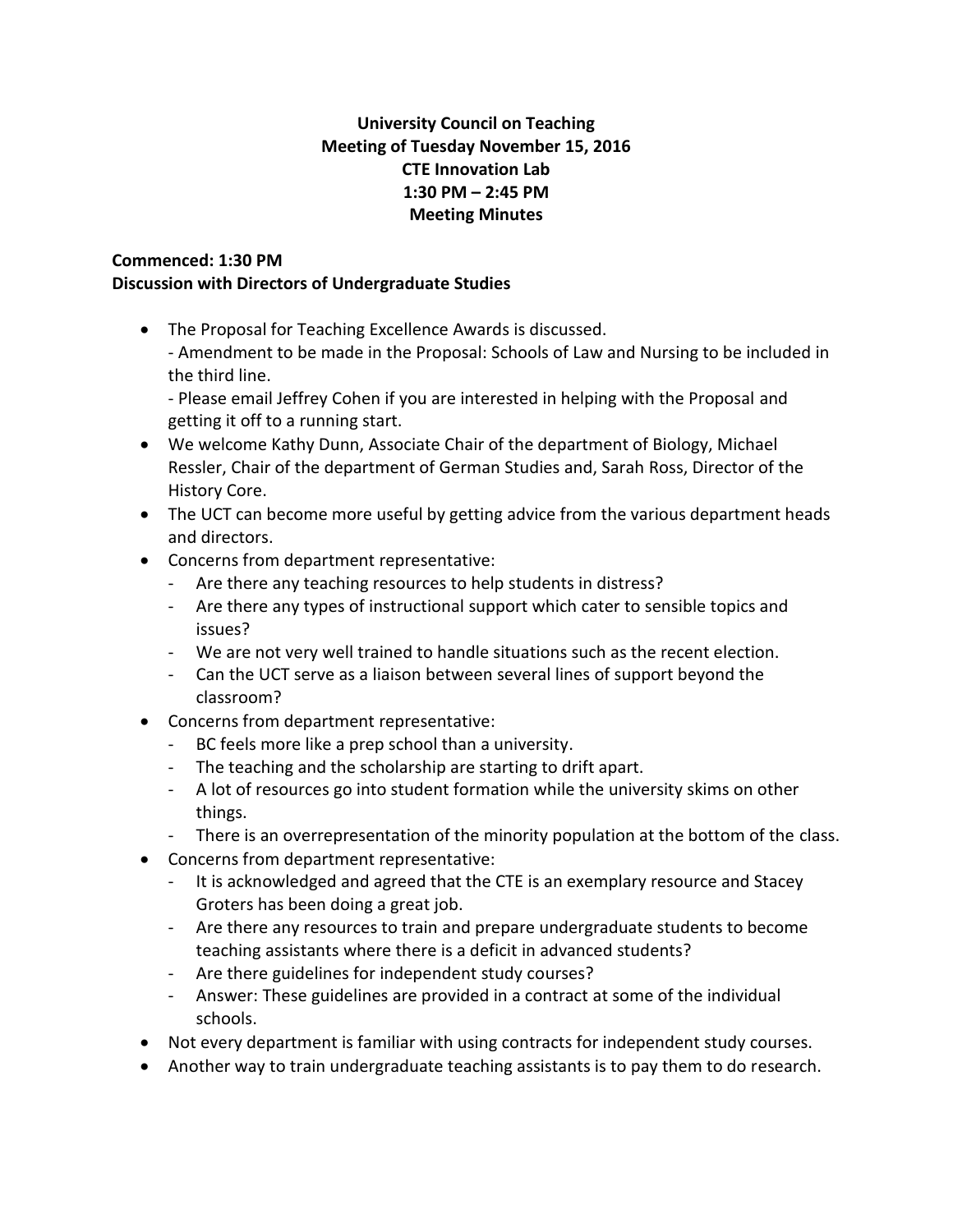- We should adopt a university-wide independent study course contract, attached to the Contact Hours Rule.
- Sometimes the university does feel like a prep school.
	- It doesn't allow the space for disagreement.
- Is a bigoted remark allowed in a safe space?
	- Answer: It is necessary for the discussion.
- We need to implement resources and training to create an environment for intelligent conversation.
- In standard repertoire for the CTE, they are hosting a few workshops this week speaking to the election (difficult topic).
- Can these workshops be more systematic rather than Stacey having do to them herself?
- The CTE wants to work with the UCT to find the needs for teaching assistants.
- CTE resources are short so they need more evidence to create a proposal for more resources to cater to those needs.
- The CTE may also reallocate resources but again, more information is needed first.
- A top-down approach is suggested.
- It would be good for the faculty to have a voice on both ends.
- Can the UCT be that voice of the faculty?
	- Finding out how the teachers want to teach and what resources are needed
- There are insufficient graduate students to the number of majors or student cores across departments
- Can we draw on Masters students in a deficit of PHDs?
- Some courses suffer from the loss of a discussion section because of a lack of PHD students who can lead these discussions.
- Are we putting too many resources into student formation?
- Students get a lot out of student formation.
- The size of the faculty has grown because of the strategic planning.
- If the size of the faculty in growing, there must be some teaching inefficiency.
- A solution needs to be created for the disproportionate growth in faculty and majors.
- Some facultyhave a limited teaching load while some have to teach every year unless on sabbatical.
- There needs to be a cost-benefit analysis done on the how beneficial the latest increase in the number administrators has really been.
	- It has not helped in streamlining.
- The main "asks" from the departments are reiterated.
- 1) Resources to help students in times of distress, beyond the classroom.
- 2) Action to be taken to help the overrepresented minorities at the bottom of the class?
- We should try TRYSEM (Training of Youth for Self Employment in Rural Areas) system at the university to help alleviate this.
- 3) Training for undergraduate TAs.
- Students have not been this shell shocked since 9/11.
- Why aren't more directors of undergraduate studies reaching out to the UCT?